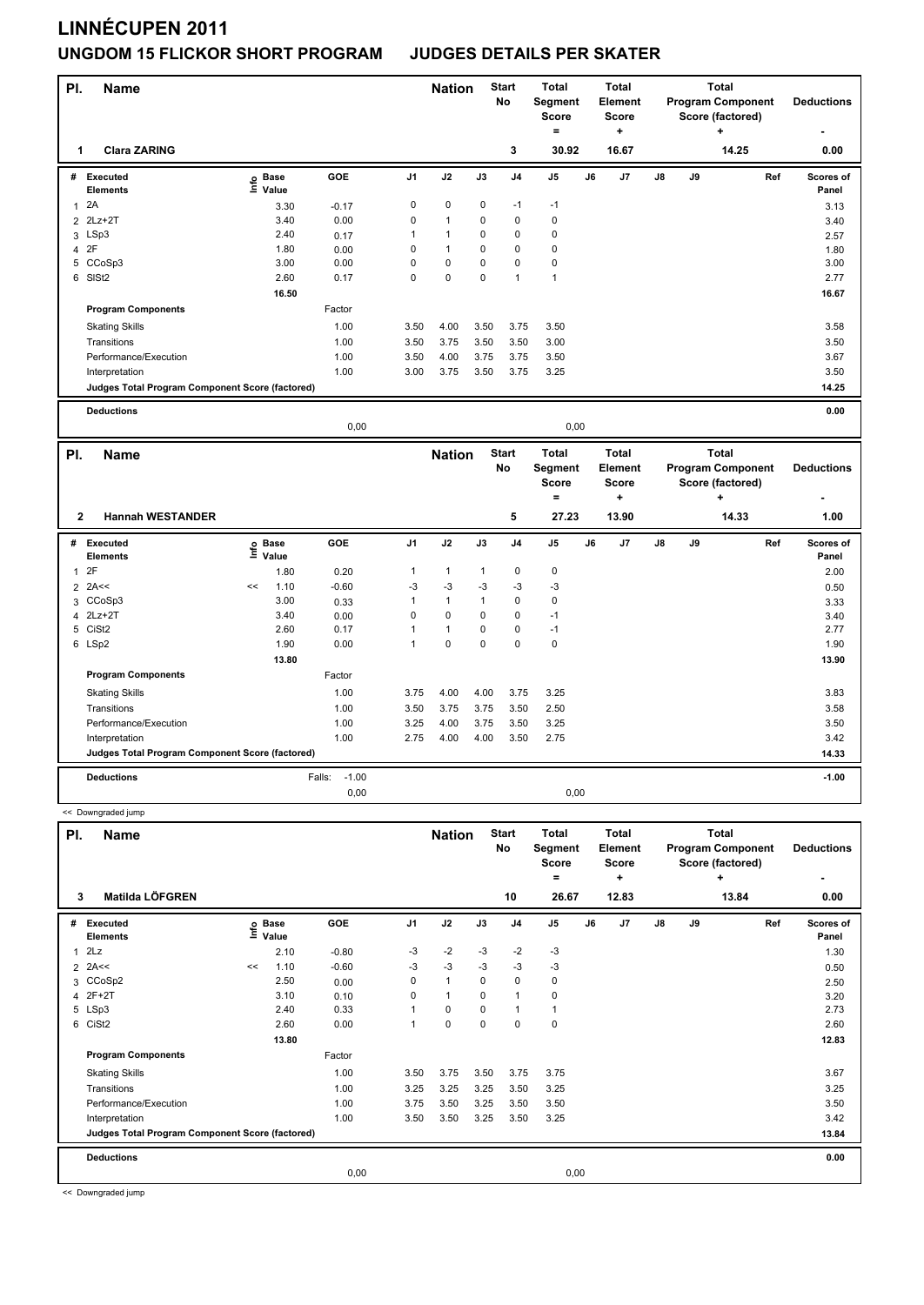| PI. | <b>Name</b>                                     |         |                            |                   |                | <b>Nation</b> |              | <b>Start</b><br><b>No</b> | <b>Total</b><br>Segment<br><b>Score</b><br>$=$ |    | <b>Total</b><br>Element<br><b>Score</b><br>٠ |               |    | <b>Total</b><br><b>Program Component</b><br>Score (factored)<br>÷ | <b>Deductions</b><br>٠ |
|-----|-------------------------------------------------|---------|----------------------------|-------------------|----------------|---------------|--------------|---------------------------|------------------------------------------------|----|----------------------------------------------|---------------|----|-------------------------------------------------------------------|------------------------|
| 4   | <b>Elin SIEVERT</b>                             |         |                            |                   |                |               |              | 1                         | 24.72                                          |    | 12.80                                        |               |    | 12.92                                                             | 1.00                   |
| #   | Executed<br><b>Elements</b>                     |         | e Base<br>E Value<br>Value | GOE               | J <sub>1</sub> | J2            | J3           | J <sub>4</sub>            | J5                                             | J6 | J7                                           | $\mathsf{J}8$ | J9 | Ref                                                               | Scores of<br>Panel     |
| 1   | $2F+2T$                                         |         | 3.10                       | 0.10              |                | 1             | $\mathbf 0$  | 0                         | $\mathbf 0$                                    |    |                                              |               |    |                                                                   | 3.20                   |
|     | $2$ 2A<                                         | $\prec$ | 2.30                       | $-1.50$           | $-3$           | $-3$          | $-3$         | $-3$                      | $-3$                                           |    |                                              |               |    |                                                                   | 0.80                   |
|     | 3 LSp2                                          |         | 1.90                       | 0.00              | 0              | $\mathbf 0$   | $\mathbf{1}$ | $\pmb{0}$                 | 0                                              |    |                                              |               |    |                                                                   | 1.90                   |
| 4   | 2Lz                                             |         | 2.10                       | 0.00              | 0              | 1             | $\Omega$     | 0                         | 0                                              |    |                                              |               |    |                                                                   | 2.10                   |
| 5   | SISt1                                           |         | 1.80                       | 0.00              | 0              | $\mathbf 0$   | 0            | 0                         | 0                                              |    |                                              |               |    |                                                                   | 1.80                   |
|     | 6 CCoSp3                                        |         | 3.00                       | 0.00              | 0              | $\mathbf 0$   | $\mathbf 0$  | $\mathbf 0$               | 0                                              |    |                                              |               |    |                                                                   | 3.00                   |
|     |                                                 |         | 14.20                      |                   |                |               |              |                           |                                                |    |                                              |               |    |                                                                   | 12.80                  |
|     | <b>Program Components</b>                       |         |                            | Factor            |                |               |              |                           |                                                |    |                                              |               |    |                                                                   |                        |
|     | <b>Skating Skills</b>                           |         |                            | 1.00              | 3.25           | 3.50          | 3.50         | 3.50                      | 3.50                                           |    |                                              |               |    |                                                                   | 3.50                   |
|     | Transitions                                     |         |                            | 1.00              | 2.75           | 3.25          | 3.50         | 3.25                      | 3.00                                           |    |                                              |               |    |                                                                   | 3.17                   |
|     | Performance/Execution                           |         |                            | 1.00              | 3.00           | 3.50          | 3.25         | 3.25                      | 3.25                                           |    |                                              |               |    |                                                                   | 3.25                   |
|     | Interpretation                                  |         |                            | 1.00              | 2.75           | 3.50          | 3.00         | 3.00                      | 3.00                                           |    |                                              |               |    |                                                                   | 3.00                   |
|     | Judges Total Program Component Score (factored) |         |                            |                   |                |               |              |                           |                                                |    |                                              |               |    |                                                                   | 12.92                  |
|     | <b>Deductions</b>                               |         |                            | Falls:<br>$-1.00$ |                |               |              |                           |                                                |    |                                              |               |    |                                                                   | $-1.00$                |
|     |                                                 |         |                            | 0,00              |                |               |              |                           | 0,00                                           |    |                                              |               |    |                                                                   |                        |

< Under-rotated jump

| PI. | <b>Name</b>                                     |         |                            |                   |                | <b>Nation</b> |             | <b>Start</b><br>No | <b>Total</b><br>Segment<br><b>Score</b> |    | <b>Total</b><br>Element<br><b>Score</b> |               |    | <b>Total</b><br><b>Program Component</b><br>Score (factored) | <b>Deductions</b>  |
|-----|-------------------------------------------------|---------|----------------------------|-------------------|----------------|---------------|-------------|--------------------|-----------------------------------------|----|-----------------------------------------|---------------|----|--------------------------------------------------------------|--------------------|
|     |                                                 |         |                            |                   |                |               |             |                    | =                                       |    | ÷                                       |               |    | ÷                                                            |                    |
| 5   | <b>Louise JENSEN</b>                            |         |                            |                   |                |               |             | 4                  | 24.51                                   |    | 11.60                                   |               |    | 13.91                                                        | 1.00               |
| #   | Executed<br><b>Elements</b>                     |         | e Base<br>E Value<br>Value | <b>GOE</b>        | J <sub>1</sub> | J2            | J3          | J <sub>4</sub>     | J <sub>5</sub>                          | J6 | J7                                      | $\mathsf{J}8$ | J9 | Ref                                                          | Scores of<br>Panel |
| 1   | 2Lz                                             |         | 2.10                       | 0.00              | 0              | 0             | $-1$        | 0                  | $\pmb{0}$                               |    |                                         |               |    |                                                              | 2.10               |
|     | 2 CCoSp2                                        |         | 2.50                       | $-0.20$           | $-1$           | $\mathbf 0$   | $-1$        | $\mathbf 0$        | $-1$                                    |    |                                         |               |    |                                                              | 2.30               |
| 3   | 2A<                                             | $\,<\,$ | 2.30                       | $-1.50$           | -3             | $-3$          | $-3$        | $-3$               | $-3$                                    |    |                                         |               |    |                                                              | 0.80               |
| 4   | LSp1                                            |         | 1.50                       | 0.00              | 0              | $\mathbf 0$   | 0           | $-1$               | 0                                       |    |                                         |               |    |                                                              | 1.50               |
| 5   | SISt1                                           |         | 1.80                       | 0.00              | $-1$           | $\mathbf 0$   | 1           | $\mathbf 0$        | $\pmb{0}$                               |    |                                         |               |    |                                                              | 1.80               |
| 6   | $2F+2T$                                         |         | 3.10                       | 0.00              | 0              | $\mathbf 0$   | $\mathbf 0$ | $\mathbf 0$        | $\pmb{0}$                               |    |                                         |               |    |                                                              | 3.10               |
|     |                                                 |         | 13.30                      |                   |                |               |             |                    |                                         |    |                                         |               |    |                                                              | 11.60              |
|     | <b>Program Components</b>                       |         |                            | Factor            |                |               |             |                    |                                         |    |                                         |               |    |                                                              |                    |
|     | <b>Skating Skills</b>                           |         |                            | 1.00              | 3.50           | 4.00          | 3.50        | 3.50               | 3.75                                    |    |                                         |               |    |                                                              | 3.58               |
|     | Transitions                                     |         |                            | 1.00              | 3.00           | 3.50          | 3.50        | 3.25               | 3.25                                    |    |                                         |               |    |                                                              | 3.33               |
|     | Performance/Execution                           |         |                            | 1.00              | 3.50           | 3.75          | 3.75        | 3.50               | 3.50                                    |    |                                         |               |    |                                                              | 3.58               |
|     | Interpretation                                  |         |                            | 1.00              | 3.25           | 3.75          | 3.75        | 3.25               | 3.00                                    |    |                                         |               |    |                                                              | 3.42               |
|     | Judges Total Program Component Score (factored) |         |                            |                   |                |               |             |                    |                                         |    |                                         |               |    |                                                              | 13.91              |
|     | <b>Deductions</b>                               |         |                            | $-1.00$<br>Falls: |                |               |             |                    |                                         |    |                                         |               |    |                                                              | $-1.00$            |
|     |                                                 |         |                            | 0.00              |                |               |             |                    | 0,00                                    |    |                                         |               |    |                                                              |                    |

< Under-rotated jump

| PI.          | <b>Name</b>                                     |    |                                  |         |                | <b>Nation</b> |          | <b>Start</b><br>No | <b>Total</b><br>Segment<br><b>Score</b><br>۰ |    | <b>Total</b><br>Element<br><b>Score</b><br>÷ |               |    | <b>Total</b><br><b>Program Component</b><br>Score (factored)<br>÷ | <b>Deductions</b>  |
|--------------|-------------------------------------------------|----|----------------------------------|---------|----------------|---------------|----------|--------------------|----------------------------------------------|----|----------------------------------------------|---------------|----|-------------------------------------------------------------------|--------------------|
| 6            | <b>Julia HAVSFORS</b>                           |    |                                  |         |                |               |          | 9                  | 24.33                                        |    | 11.00                                        |               |    | 13.33                                                             | 0.00               |
| #            | <b>Executed</b><br><b>Elements</b>              |    | <b>Base</b><br>은 Base<br>드 Value | GOE     | J <sub>1</sub> | J2            | J3       | J <sub>4</sub>     | J <sub>5</sub>                               | J6 | J7                                           | $\mathsf{J}8$ | J9 | Ref                                                               | Scores of<br>Panel |
| $\mathbf{1}$ | LSp2                                            |    | 1.90                             | 0.17    | 1              | $\mathbf{1}$  | 0        | 0                  | 0                                            |    |                                              |               |    |                                                                   | 2.07               |
|              | 2 2Lz+1Lo                                       |    | 2.60                             | $-0.90$ | $-3$           | $-3$          | $-3$     | $-3$               | $-3$                                         |    |                                              |               |    |                                                                   | 1.70               |
|              | $3$ 2A $\leq$                                   | << | 1.10                             | $-0.60$ | $-3$           | $-3$          | $-3$     | $-3$               | $-3$                                         |    |                                              |               |    |                                                                   | 0.50               |
|              | 4 CCoSp2                                        |    | 2.50                             | 0.00    | $\Omega$       | $\mathbf 0$   | $\Omega$ | 0                  | 0                                            |    |                                              |               |    |                                                                   | 2.50               |
| 5            | 2F                                              | e  | 1.80                             | $-0.50$ | $-1$           | $-1$          | $-2$     | $-2$               | $-2$                                         |    |                                              |               |    |                                                                   | 1.30               |
|              | 6 SISt2                                         |    | 2.60                             | 0.33    | 0              | $\mathbf{1}$  | 1        | $\overline{1}$     | $\pmb{0}$                                    |    |                                              |               |    |                                                                   | 2.93               |
|              |                                                 |    | 12.50                            |         |                |               |          |                    |                                              |    |                                              |               |    |                                                                   | 11.00              |
|              | <b>Program Components</b>                       |    |                                  | Factor  |                |               |          |                    |                                              |    |                                              |               |    |                                                                   |                    |
|              | <b>Skating Skills</b>                           |    |                                  | 1.00    | 3.50           | 3.50          | 3.50     | 3.50               | 3.25                                         |    |                                              |               |    |                                                                   | 3.50               |
|              | Transitions                                     |    |                                  | 1.00    | 3.50           | 3.50          | 3.50     | 3.00               | 3.00                                         |    |                                              |               |    |                                                                   | 3.33               |
|              | Performance/Execution                           |    |                                  | 1.00    | 3.25           | 3.50          | 3.25     | 3.25               | 3.25                                         |    |                                              |               |    |                                                                   | 3.25               |
|              | Interpretation                                  |    |                                  | 1.00    | 3.25           | 4.00          | 3.50     | 3.00               | 3.00                                         |    |                                              |               |    |                                                                   | 3.25               |
|              | Judges Total Program Component Score (factored) |    |                                  |         |                |               |          |                    |                                              |    |                                              |               |    |                                                                   | 13.33              |
|              | <b>Deductions</b>                               |    |                                  |         |                |               |          |                    |                                              |    |                                              |               |    |                                                                   | 0.00               |
|              |                                                 |    |                                  | 0,00    |                |               |          |                    | 0,00                                         |    |                                              |               |    |                                                                   |                    |

<< Downgraded jump e Jump take off with wrong edge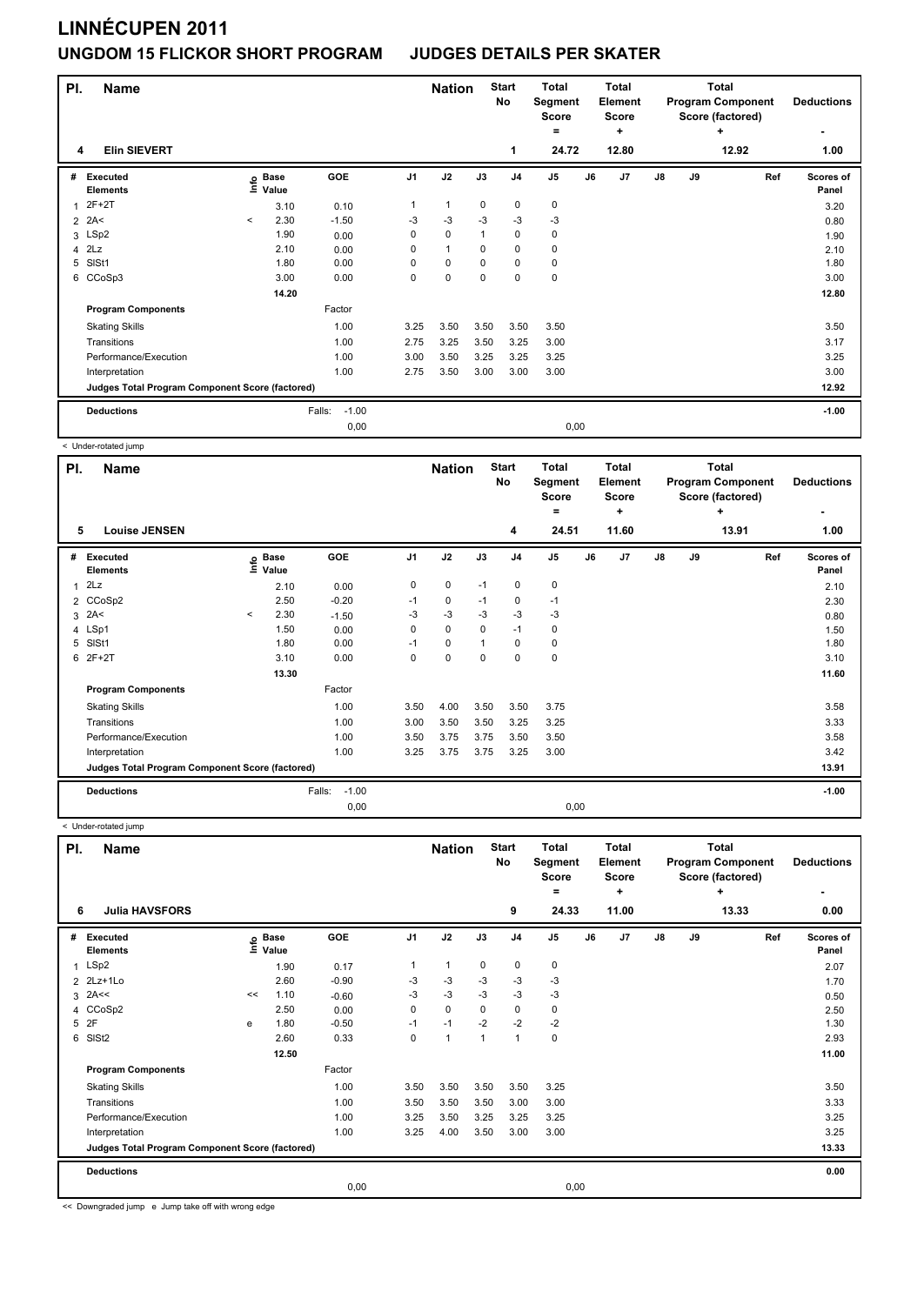| PI. | <b>Name</b>                                     |    |                      |                   |                | <b>Nation</b> |                | <b>Start</b><br>No      | <b>Total</b><br>Segment<br>Score<br>۰ |    | <b>Total</b><br>Element<br><b>Score</b><br>÷ |               |    | <b>Total</b><br><b>Program Component</b><br>Score (factored)<br>÷ | <b>Deductions</b>  |
|-----|-------------------------------------------------|----|----------------------|-------------------|----------------|---------------|----------------|-------------------------|---------------------------------------|----|----------------------------------------------|---------------|----|-------------------------------------------------------------------|--------------------|
| 7   | Filippa WICKSTRÖM                               |    |                      |                   |                |               |                | 11                      | 24.13                                 |    | 12.80                                        |               |    | 12.33                                                             | 1.00               |
| #   | Executed<br><b>Elements</b>                     | e  | <b>Base</b><br>Value | GOE               | J <sub>1</sub> | J2            | J3             | J <sub>4</sub>          | J <sub>5</sub>                        | J6 | J7                                           | $\mathsf{J}8$ | J9 | Ref                                                               | Scores of<br>Panel |
| 1   | LSp2                                            |    | 1.90                 | 0.50              | 1              | $\mathbf{1}$  | $\overline{1}$ | $\overline{\mathbf{1}}$ | $\mathbf{1}$                          |    |                                              |               |    |                                                                   | 2.40               |
|     | $2$ 2A<<                                        | << | 1.10                 | $-0.60$           | $-3$           | $-3$          | -3             | $-3$                    | -3                                    |    |                                              |               |    |                                                                   | 0.50               |
|     | 3 2F+2T                                         |    | 3.10                 | 0.00              | 0              | $\mathbf 0$   | 0              | 0                       | $-1$                                  |    |                                              |               |    |                                                                   | 3.10               |
|     | $4$ $2Lz$                                       | e  | 2.10                 | $-0.90$           | -3             | $-3$          | $-3$           | $-3$                    | $-3$                                  |    |                                              |               |    |                                                                   | 1.20               |
| 5   | SISt <sub>2</sub>                               |    | 2.60                 | 0.00              | 0              | $\mathbf 0$   | 0              | 0                       | 0                                     |    |                                              |               |    |                                                                   | 2.60               |
|     | 6 CCoSp3                                        |    | 3.00                 | 0.00              | 0              | $\pmb{0}$     | 0              | $\overline{1}$          | 0                                     |    |                                              |               |    |                                                                   | 3.00               |
|     |                                                 |    | 13.80                |                   |                |               |                |                         |                                       |    |                                              |               |    |                                                                   | 12.80              |
|     | <b>Program Components</b>                       |    |                      | Factor            |                |               |                |                         |                                       |    |                                              |               |    |                                                                   |                    |
|     | <b>Skating Skills</b>                           |    |                      | 1.00              | 3.00           | 3.50          | 3.75           | 3.25                    | 3.25                                  |    |                                              |               |    |                                                                   | 3.33               |
|     | Transitions                                     |    |                      | 1.00              | 2.75           | 3.00          | 3.25           | 3.00                    | 2.75                                  |    |                                              |               |    |                                                                   | 2.92               |
|     | Performance/Execution                           |    |                      | 1.00              | 2.75           | 3.50          | 3.50           | 3.25                    | 3.00                                  |    |                                              |               |    |                                                                   | 3.25               |
|     | Interpretation                                  |    |                      | 1.00              | 2.50           | 3.25          | 3.00           | 3.00                    | 2.50                                  |    |                                              |               |    |                                                                   | 2.83               |
|     | Judges Total Program Component Score (factored) |    |                      |                   |                |               |                |                         |                                       |    |                                              |               |    |                                                                   | 12.33              |
|     | <b>Deductions</b>                               |    |                      | $-1.00$<br>Falls: |                |               |                |                         |                                       |    |                                              |               |    |                                                                   | $-1.00$            |
|     |                                                 |    |                      | 0,00              |                |               |                |                         | 0,00                                  |    |                                              |               |    |                                                                   |                    |

<< Downgraded jump e Jump take off with wrong edge

| PI. | <b>Name</b>                                     |      |                      |                   |                | <b>Nation</b>  |          | <b>Start</b><br><b>No</b> | <b>Total</b><br>Segment<br><b>Score</b><br>$=$ |    | Total<br>Element<br>Score<br>٠ |               |    | Total<br><b>Program Component</b><br>Score (factored)<br>÷ | <b>Deductions</b>  |
|-----|-------------------------------------------------|------|----------------------|-------------------|----------------|----------------|----------|---------------------------|------------------------------------------------|----|--------------------------------|---------------|----|------------------------------------------------------------|--------------------|
| 8   | <b>Therese BERG</b>                             |      |                      |                   |                |                |          | 6                         | 23.00                                          |    | 11.00                          |               |    | 13.00                                                      | 1.00               |
| #   | <b>Executed</b><br><b>Elements</b>              | lnfo | <b>Base</b><br>Value | GOE               | J <sub>1</sub> | J2             | J3       | J <sub>4</sub>            | J <sub>5</sub>                                 | J6 | J7                             | $\mathsf{J}8$ | J9 | Ref                                                        | Scores of<br>Panel |
| 1   | 2A<<                                            | <<   | 1.10                 | $-0.60$           | -3             | $-3$           | -3       | -3                        | $-3$                                           |    |                                |               |    |                                                            | 0.50               |
|     | $2$ 1 Lz                                        |      | 0.60                 | $-0.30$           | $-3$           | $-3$           | -3       | $-3$                      | $-3$                                           |    |                                |               |    |                                                            | 0.30               |
|     | 3 CCoSp3                                        |      | 3.00                 | 0.00              | 0              | $\overline{1}$ | 0        | 0                         | $-1$                                           |    |                                |               |    |                                                            | 3.00               |
| 4   | CiSt <sub>2</sub>                               |      | 2.60                 | 0.00              | 0              | 1              | $\Omega$ | 0                         | 0                                              |    |                                |               |    |                                                            | 2.60               |
| 5   | 2F+2T                                           |      | 3.10                 | 0.00              | 0              | 0              | 0        | 0                         | 0                                              |    |                                |               |    |                                                            | 3.10               |
|     | 6 LSp1                                          |      | 1.50                 | 0.00              | 0              | $\mathbf 0$    | 0        | 0                         | $-1$                                           |    |                                |               |    |                                                            | 1.50               |
|     |                                                 |      | 11.90                |                   |                |                |          |                           |                                                |    |                                |               |    |                                                            | 11.00              |
|     | <b>Program Components</b>                       |      |                      | Factor            |                |                |          |                           |                                                |    |                                |               |    |                                                            |                    |
|     | <b>Skating Skills</b>                           |      |                      | 1.00              | 3.25           | 3.50           | 3.50     | 3.50                      | 3.25                                           |    |                                |               |    |                                                            | 3.42               |
|     | Transitions                                     |      |                      | 1.00              | 2.75           | 3.50           | 3.25     | 3.25                      | 2.75                                           |    |                                |               |    |                                                            | 3.08               |
|     | Performance/Execution                           |      |                      | 1.00              | 3.00           | 3.75           | 3.50     | 3.25                      | 3.25                                           |    |                                |               |    |                                                            | 3.33               |
|     | Interpretation                                  |      |                      | 1.00              | 3.00           | 3.75           | 3.25     | 3.25                      | 3.00                                           |    |                                |               |    |                                                            | 3.17               |
|     | Judges Total Program Component Score (factored) |      |                      |                   |                |                |          |                           |                                                |    |                                |               |    |                                                            | 13.00              |
|     | <b>Deductions</b>                               |      |                      | $-1.00$<br>Falls: |                |                |          |                           |                                                |    |                                |               |    |                                                            | $-1.00$            |
|     |                                                 |      |                      | 0.00              |                |                |          |                           | 0,00                                           |    |                                |               |    |                                                            |                    |

<< Downgraded jump

| PI.            | <b>Name</b>                                     |                              |         |                | <b>Nation</b> |             | <b>Start</b><br>No | Total<br>Segment<br><b>Score</b><br>= |      | <b>Total</b><br>Element<br><b>Score</b><br>٠ |               |    | Total<br><b>Program Component</b><br>Score (factored)<br>٠ | <b>Deductions</b>         |
|----------------|-------------------------------------------------|------------------------------|---------|----------------|---------------|-------------|--------------------|---------------------------------------|------|----------------------------------------------|---------------|----|------------------------------------------------------------|---------------------------|
| 9              | <b>Lydia BRUHN</b>                              |                              |         |                |               |             | $\overline{7}$     | 22.93                                 |      | 10.10                                        |               |    | 12.83                                                      | 0.00                      |
| #              | <b>Executed</b><br><b>Elements</b>              | <b>Base</b><br>lnfo<br>Value | GOE     | J <sub>1</sub> | J2            | J3          | J <sub>4</sub>     | J <sub>5</sub>                        | J6   | J <sub>7</sub>                               | $\mathsf{J}8$ | J9 | Ref                                                        | <b>Scores of</b><br>Panel |
| 1              | $2Lo+1Lo$                                       | 2.30                         | $-0.90$ | $-3$           | $-3$          | $-3$        | $-3$               | $-3$                                  |      |                                              |               |    |                                                            | 1.40                      |
|                | 2 LSp1                                          | 1.50                         | $-0.50$ | $-2$           | $-2$          | $-2$        | $-1$               | $-1$                                  |      |                                              |               |    |                                                            | 1.00                      |
| 3              | 2F                                              | 1.80                         | 0.00    | 0              | $\mathbf{1}$  | $\mathbf 0$ | $\pmb{0}$          | 0                                     |      |                                              |               |    |                                                            | 1.80                      |
| $\overline{4}$ | CCoSp1                                          | 2.00                         | 0.00    | 0              | $\mathbf{1}$  | 0           | $\mathbf 0$        | 0                                     |      |                                              |               |    |                                                            | 2.00                      |
| 5              | 2A                                              | 3.30                         | $-1.00$ | $-2$           | $-2$          | $-2$        | $-2$               | $-3$                                  |      |                                              |               |    |                                                            | 2.30                      |
| 6              | SISt1                                           | 1.80                         | $-0.20$ | $-1$           | $\pmb{0}$     | $-1$        | $-1$               | 0                                     |      |                                              |               |    |                                                            | 1.60                      |
|                |                                                 | 12.70                        |         |                |               |             |                    |                                       |      |                                              |               |    |                                                            | 10.10                     |
|                | <b>Program Components</b>                       |                              | Factor  |                |               |             |                    |                                       |      |                                              |               |    |                                                            |                           |
|                | <b>Skating Skills</b>                           |                              | 1.00    | 2.75           | 3.75          | 3.25        | 3.25               | 3.25                                  |      |                                              |               |    |                                                            | 3.25                      |
|                | Transitions                                     |                              | 1.00    | 2.50           | 3.25          | 3.00        | 3.00               | 3.00                                  |      |                                              |               |    |                                                            | 3.00                      |
|                | Performance/Execution                           |                              | 1.00    | 3.50           | 3.75          | 3.25        | 3.25               | 3.25                                  |      |                                              |               |    |                                                            | 3.33                      |
|                | Interpretation                                  |                              | 1.00    | 3.25           | 3.50          | 3.25        | 3.00               | 3.25                                  |      |                                              |               |    |                                                            | 3.25                      |
|                | Judges Total Program Component Score (factored) |                              |         |                |               |             |                    |                                       |      |                                              |               |    |                                                            | 12.83                     |
|                | <b>Deductions</b>                               |                              |         |                |               |             |                    |                                       |      |                                              |               |    |                                                            | 0.00                      |
|                |                                                 |                              | 0,00    |                |               |             |                    |                                       | 0,00 |                                              |               |    |                                                            |                           |